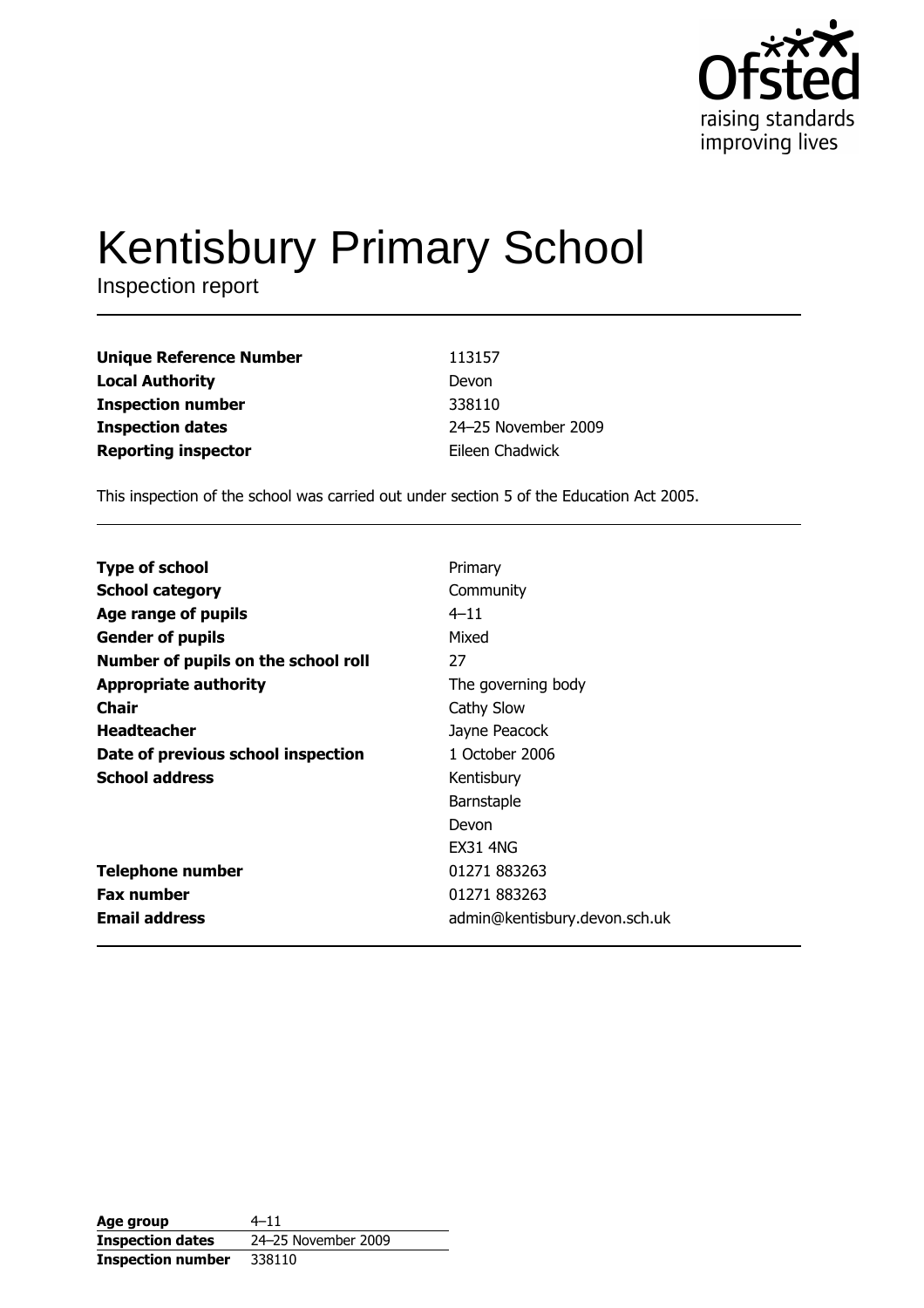The Office for Standards in Education, Children's Services and Skills (Ofsted) regulates and inspects to achieve excellence in the care of children and young people, and in education and skills for learners of all ages. It regulates and inspects childcare and children's social care, and inspects the Children and Family Court Advisory Support Service (Cafcass), schools, colleges, initial teacher training, work-based learning and skills training, adult and community learning, and education and training in prisons and other secure establishments. It rates council children's services, and inspects services for looked after children, safequarding and child protection.

Further copies of this report are obtainable from the school. Under the Education Act 2005, the school must provide a copy of this report free of charge to certain categories of people. A charge not exceeding the full cost of reproduction may be made for any other copies supplied.

If you would like a copy of this document in a different format, such as large print or Braille, please telephone 08456 404045, or email enquiries@ofsted.gov.uk.

You may copy all or parts of this document for non-commercial educational purposes, as long as you give details of the source and date of publication and do not alter the documentation in any way.

Royal Exchange Buildings St Ann's Square Manchester M2 7LA T: 08456 404045 Textphone: 0161 618 8524 E: enquiries@ofsted.gov.uk W: www.ofsted.gov.uk © Crown copyright 2009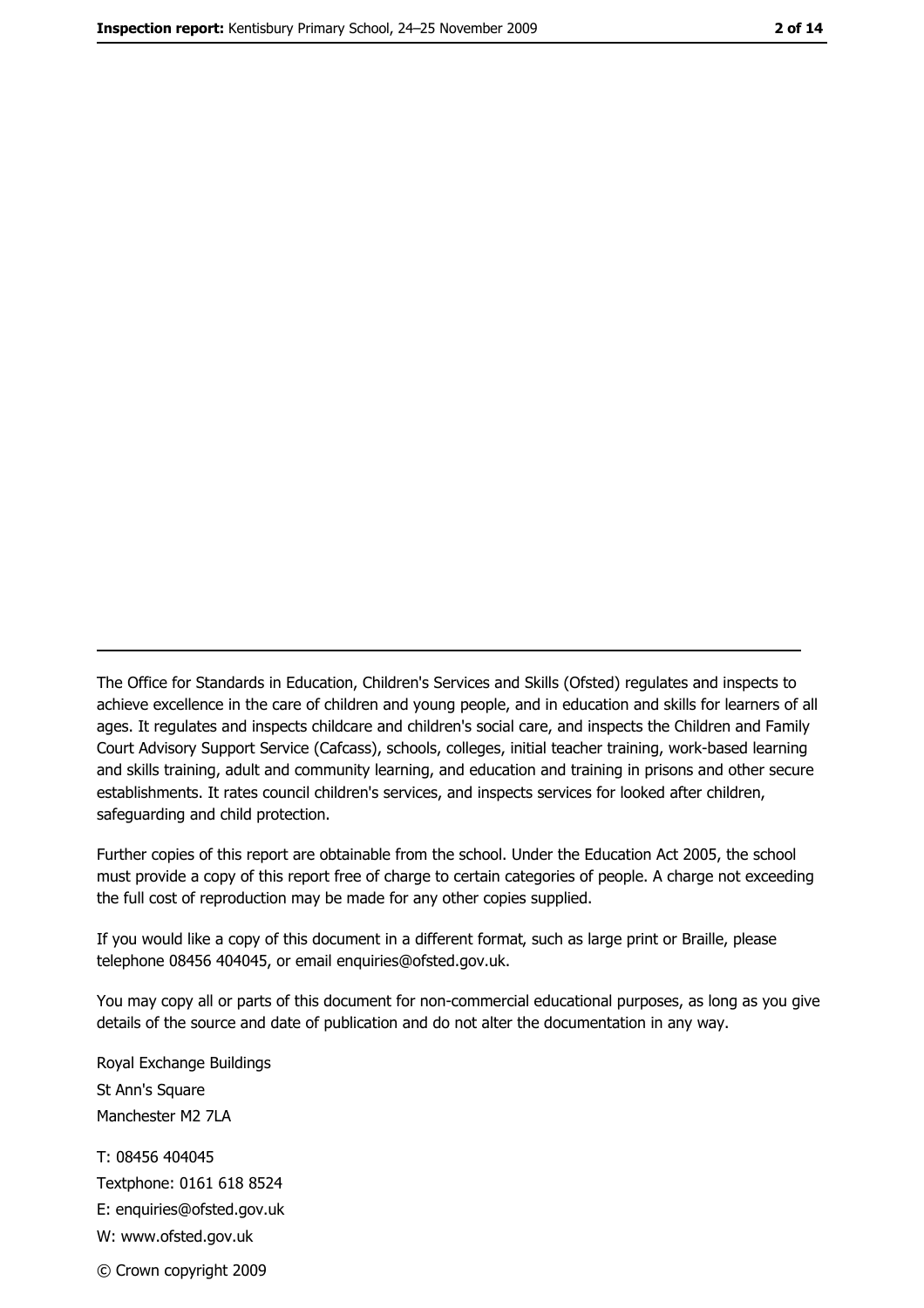# **Introduction**

This inspection was carried out by one additional inspector. The inspector visited eight lessons and held meetings with governors, staff, parents and groups of pupils. She observed the school's work and looked at its improvement plans, assessment records, pupils' work, curriculum plans, and safeguarding and welfare procedures.

The 17 parent questionnaires were also examined.

The inspector reviewed many aspects of the school's work. She looked in detail at the following:

- Children's attainment on entry to the Early Years Foundation Stage and their  $\blacksquare$ progress in Reception.
- The evenness of pupils' progress in Key Stages 1 and 2, especially that of  $\blacksquare$ lower-attaining and more-capable pupils.
- The consistency of good teaching across the school and the systems for ensuring  $\blacksquare$ pupils' learning needs are met in the context of mixed-age classes.
- The impact of leadership and management on raising standards, especially through  $\blacksquare$ self-evaluation systems, and how the federation is enhancing provision at Kentisbury.

# Information about the school

Kentisbury Primary is an exceptionally small, rural school situated on the edge of the Exmoor National Park. Pupils come from a very wide area and a variety of social and economic backgrounds. All are White British and an above average proportion are entitled to free school meals. The percentage of pupils with special educational needs and/or learning disabilities, including statements of need, is above average. These pupils have mainly language, behavioural and physical learning difficulties. The proportion of pupils joining and leaving the school other than at the usual time is well above average with many newcomers entering in Key Stage 2. The children in the Early Years Foundation Stage are in Reception and taught in a mixed-age class with Years 1 and 2 pupils. The other class is for pupils in Years 3 to 6. The headteacher has recently returned after being absent since the start of the academic year.

Just under three years ago the school became federated with Parracombe

CE(VC) Primary School and Lynton CE(VA) Primary School to form the West Exmoor Federation. The schools share a governing body, headteacher and senior and middle leadership teams. In January 2009, a separate inspection was carried out by HMI on the new leadership structure under the heading, 'New models of school leadership: influences and outcomes'.

The school awards include: Eco School, Active Mark and Healthy Schools.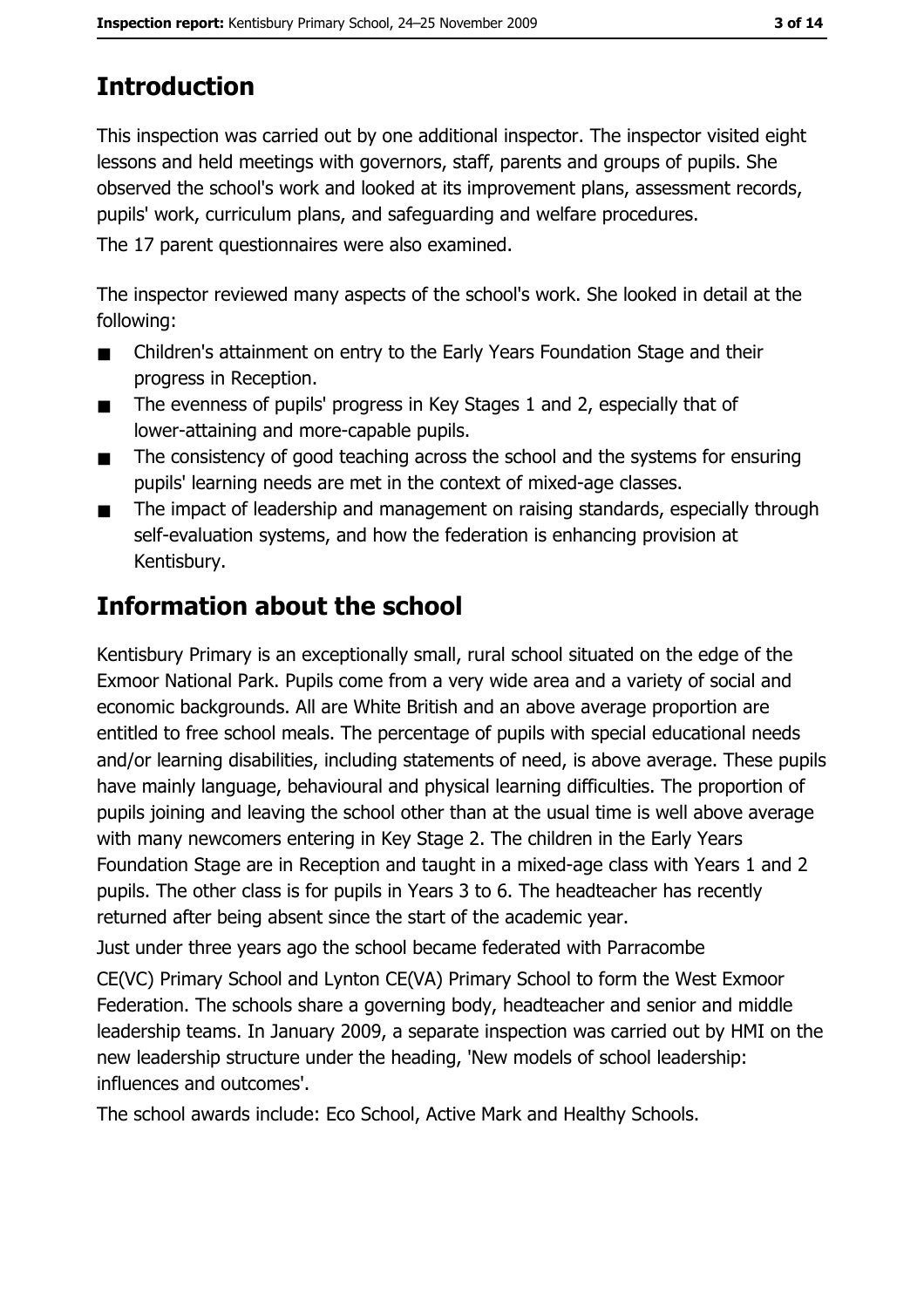## **Inspection judgements**

## Overall effectiveness: how good is the school?

#### The school's capacity for sustained improvement

#### **Main findings**

This is a good school which is still improving. It has some outstanding aspects to its work. Excellent care, support and guidance and a stimulating curriculum enhance pupils' interest in school and help to promote their exceptionally good behaviour and good attendance. Outstanding partnerships with federated schools considerably broaden the curriculum and pupils' learning and social experiences. The school fully lives up to the federation's motto, 'Together, we love learning.' The very good leadership of the headteacher and the shared vision and commitment of the whole team to excellence and enjoyment have ensured that school improvements have gathered pace since the previous inspection.

Pupils achieve well. When they start school, most have skills which are lower than those levels expected for their age. As a result of well-planned provision and good teaching they make good progress so that by Year 6, standards are average in English, mathematics and science. Children get off to a good start in Reception and this continues throughout Key Stage 1. Pupils, including those with special educational needs and/or disabilities, make good progress. The school has robust procedures for helping pupils to 'catch up' from any past underachievement although there is scope to increase the proportion working at higher levels in writing and mathematics. In mathematics, intervention procedures focus mainly on raising attainment to average levels. Pupils develop their ability to write for a range of purposes but spelling, punctuation and handwriting are weaker aspects for pupils at all ability levels. Homework has been inconsistent during the period of disruption to senior staffing.

Leadership and management are good. The deputy headteacher, in close partnership with the headteacher, is a strong leader and manages the school on a day-to-day basis when the headteacher is working in another school. Together with the governing body, they ensure that the focus on accelerating progress is always a priority and that it is shared by all staff. The school benefits from the good leadership and expertise of subject leaders drawn from across the federation. Good self-evaluation, including rigorous monitoring of teaching, has led to teaching and learning that are mainly good and occasionally outstanding. Improvements have been achieved because previous performance has been rigorously reviewed and robust action has been taken to eradicate weak practice. Lesson plans focus well on the different ages and abilities of most pupils but do not always show how the oldest, most-able pupils will learn at higher levels. Occasionally, work is too easy for these pupils or literacy tasks are too hard for the lowest-attaining pupils. Governors are a real asset and provide strong support and good challenge. Good teamwork by all concerned has been a major contributory factor to recent improvements. With achievement and progress levels getting better, higher

| י |
|---|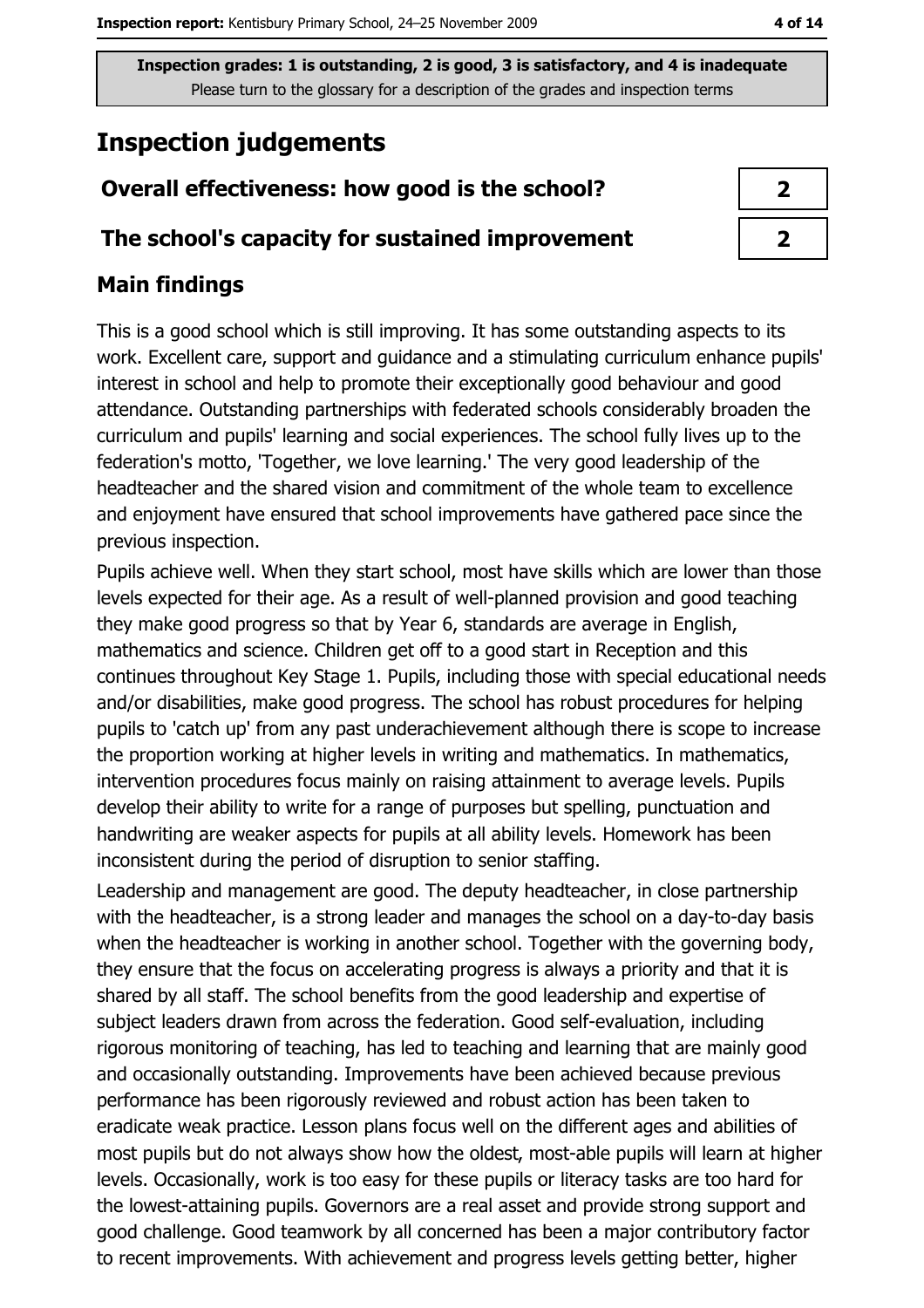quality teaching and embedded ambition for further development, the school has a good capacity to continue to move forward.

#### What does the school need to do to improve further?

- Raise standards in writing and in mathematics at the higher level by:  $\blacksquare$ 
	- improving spelling, punctuation and handwriting by more rigorous teaching in these areas
	- providing robust intervention procedures in mathematics to accelerate the progress of more-able pupils.
- Improve the consistency of good teaching by:
	- always providing enough challenge for more-able pupils and ensuring literacy tasks are never too hard for lower-attaining pupils
	- ensuring lesson plans show how the older most-able pupils will learn  $\equiv$
	- ensuring regular homework supports pupils' school learning.  $\equiv$

#### **Outcomes for individuals and groups of pupils**

Pupils thoroughly enjoy school because they feel very safe, lessons are well organised and excellent relationships provide a very positive framework for learning. The pupils joining in different year groups are given extremely good support and integrate very well. Pupils see the relevance of their classroom learning because of the way in which they are encouraged to apply skills to everyday life. For example, in a good mathematics lesson for pupils in Years 3 to 6, pupils eagerly solved problems when calculating times related to favourite television programmes. The teacher engaged pupils from the beginning by using good quality resources, providing well-matched work to pupils' previous skills and involving every pupil through focused questioning.

Pupils' progress in Reception and Key Stage 1 has recently improved because of better use of assessment for matching tasks to the wide range of abilities and enhanced arrangements to meet the learning needs of different ages, especially in reading and phonics. The school has been effective in maintaining average standards in Year 6 in the past few years, despite the large increase in the number of pupils joining Key Stage 2 with gaps in their skills and knowledge or with special educational needs. Pupils make good progress in enhancing their speaking and thinking skills because of the rich opportunities that are provided. For example, when pupils in Years 1 and 2 investigated the conditions needed to make ice melt, they tested their own ideas and explained their thinking, receiving good individual support from staff. The school acknowledges that more rigorous teaching of spelling, punctuation and handwriting is needed to accelerate achievement in writing.

Pupils learn to work independently and are competent when using computers in different subjects. They are responsible and mature in the way they share ideas and solve problems. They play key parts in contributing to the work of the school and their

 $\overline{2}$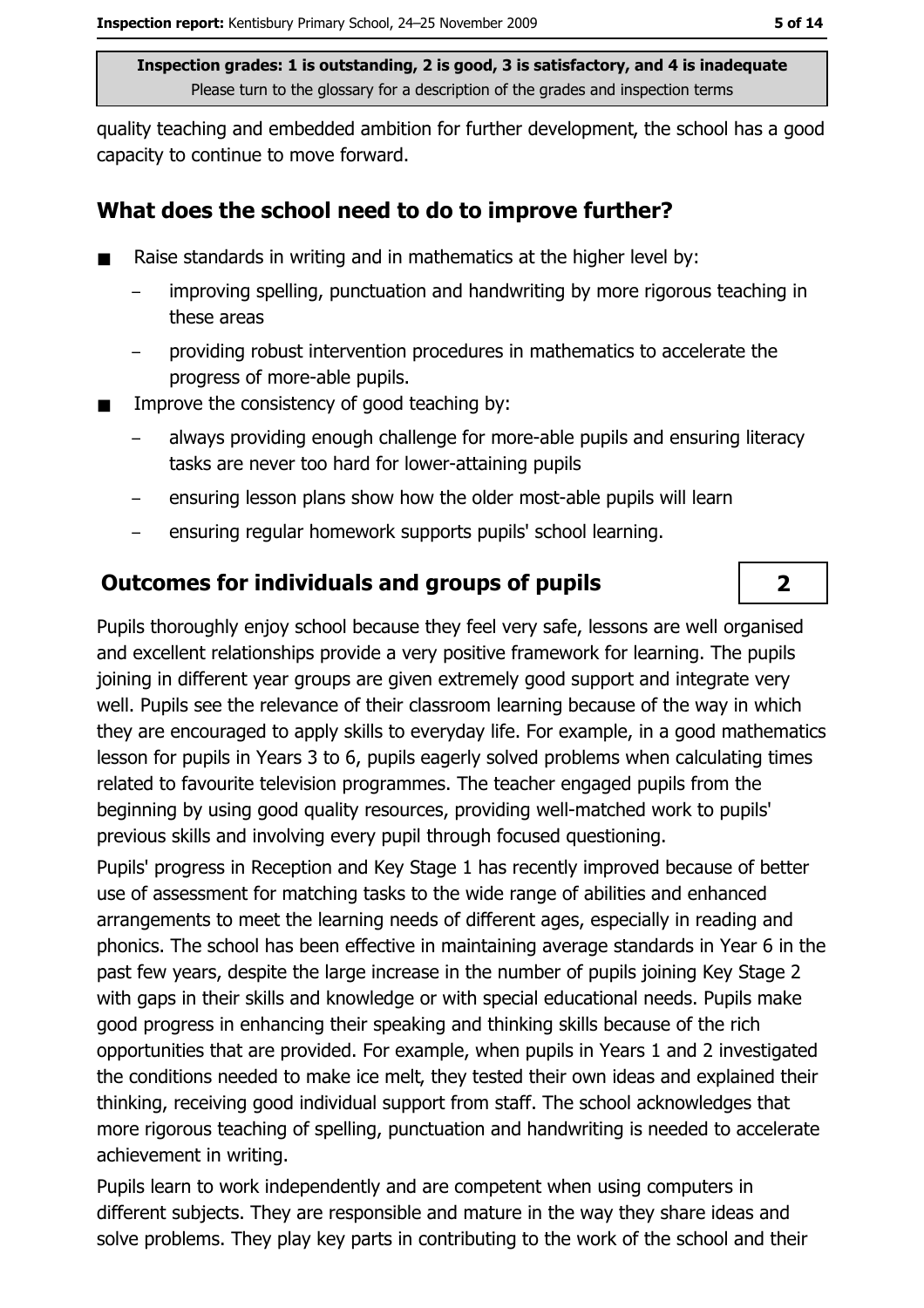community, for example through the school council, eco-work, fund raising and charity work. Their spiritual, moral, social and cultural development is good. Along with demonstrating their responsibility within school, of special note is pupils' respect for other cultures, religions and lifestyles. Older pupils set very good examples to younger pupils through their attitudes, excellent behaviour and willingness to take responsibility, for example in caring for their beautiful environment through their eco-work. Reflecting the school's Healthy School and Activemark awards, pupils show they understand how to lead healthy lifestyles. Pupils' good achievement in basic skills and good attendance means they are well prepared for the future.

| Pupils' achievement and the extent to which they enjoy their learning                                                     |                         |
|---------------------------------------------------------------------------------------------------------------------------|-------------------------|
| Taking into account:<br>Pupils' attainment <sup>1</sup>                                                                   | 3                       |
| The quality of pupils' learning and their progress                                                                        | $\overline{2}$          |
| The quality of learning for pupils with special educational needs and/or<br>disabilities and their progress               | $\overline{2}$          |
| The extent to which pupils feel safe                                                                                      | 1                       |
| <b>Pupils' behaviour</b>                                                                                                  |                         |
| The extent to which pupils adopt healthy lifestyles                                                                       | $\overline{\mathbf{2}}$ |
| The extent to which pupils contribute to the school and wider community                                                   |                         |
| The extent to which pupils develop workplace and other skills that will<br>contribute to their future economic well-being |                         |
| Taking into account:<br>Pupils' attendance <sup>1</sup>                                                                   | 2                       |
| The extent of pupils' spiritual, moral, social and cultural development                                                   |                         |

#### These are the grades for pupils' outcomes

## How effective is the provision?

Teachers know each pupil very well and, where pupils have particular learning or behavioural difficulties, staff manage these skilfully and sensitively. Teachers make sure pupils know exactly what they should be achieving in each lesson and provide good feedback so pupils know how well they are doing. They manage pupils extremely well and use information and communication technology to extend pupils' learning,

The grades for attainment and attendance are: 1 is high; 2 is above average; 3 is broadly average; and 4 is low.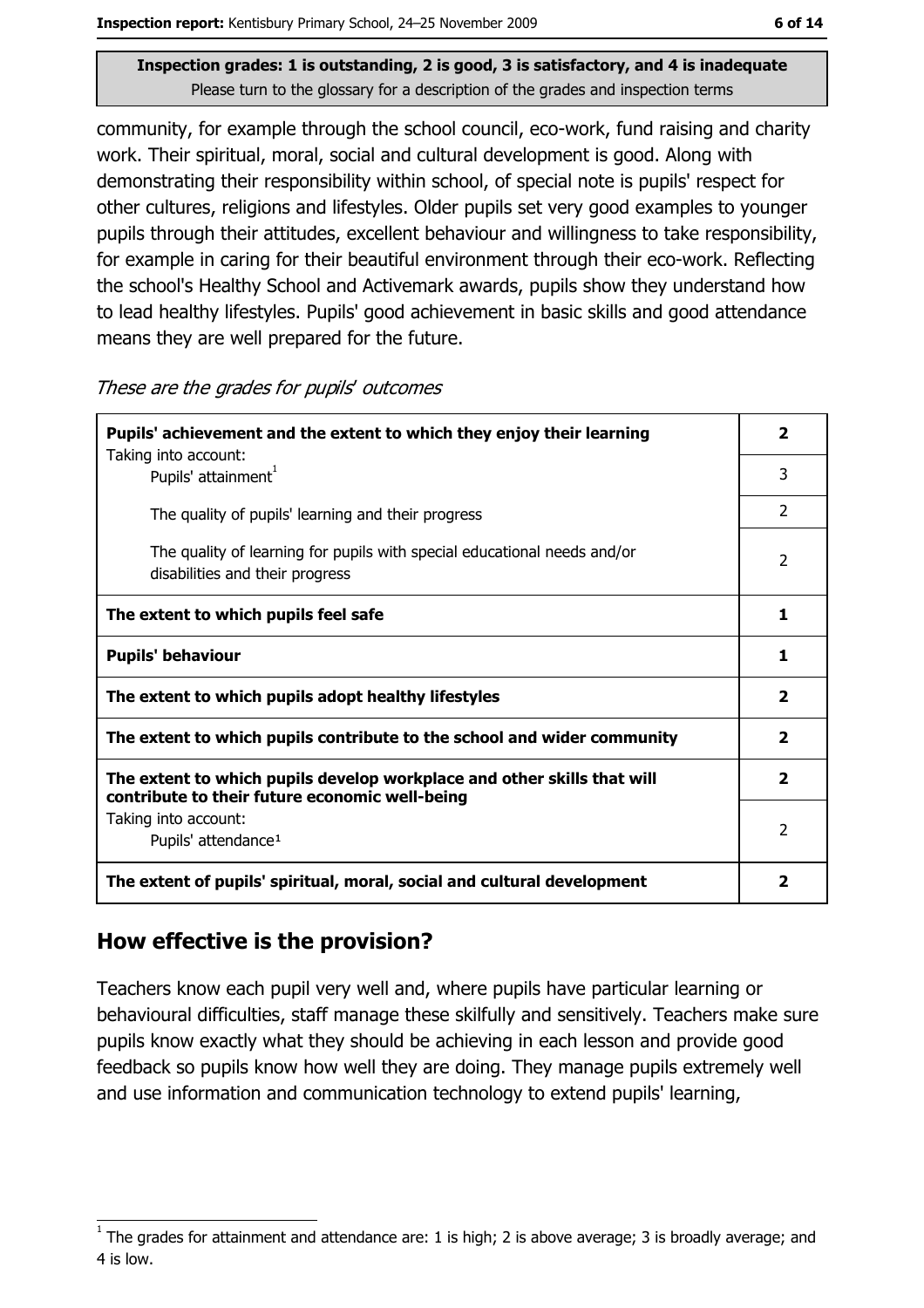encouraging them to work hard and do their best. A good range of approaches is deployed to help pupils learn, for example through listening and watching as well as through solving problems. Accurate assessment information helps teachers to plan activities that usually build well on pupils' previous learning. This is very effective in phonics where ability grouping and teaching in small groups helps teachers to match pupils' learning to the wide range of attainment. However, there are occasional instances when there is not enough planning for the older more-able pupils to learn at higher levels. Occasionally, literacy tasks are too hard for lower-attaining pupils. The creative curriculum enables teachers to plan activities that cross subject boundaries and make learning interesting and relevant. Art and design and outside visits and visitors provide practical starting points and bring academic learning alive. Some particularly good history, literacy, art and design and technology links were seen when pupils learned about the Romans and created Roman money purses. The curriculum is complemented by a good range of after-school clubs, and excellent partnerships with other schools enrich the curriculum. Regular joint curriculum events, such as science weeks with partner schools in the federation, greatly enhance pupils' learning and social development. These events provide pupils with excellent opportunities for interacting and learning with pupils of a similar age and prepare pupils extremely well for their future secondary education.

Extremely strong care, support and quidance contribute very effectively to the personal development and well-being of all pupils. The school has exceedingly good partnerships with outside specialists, for example for vulnerable pupils and those with pronounced special educational needs, including disabilities, to ensure pupils' welfare and medical needs are well met. The arrangements to support families living in isolated communities are very good.

| The quality of teaching                                                                                    |  |
|------------------------------------------------------------------------------------------------------------|--|
| Taking into account:<br>The use of assessment to support learning                                          |  |
| The extent to which the curriculum meets pupils' needs, including, where<br>relevant, through partnerships |  |
| The effectiveness of care, guidance and support                                                            |  |

These are the grades for the quality of provision

#### How effective are leadership and management?

The headteacher's drive, clarity of vision and commitment are fully recognised by staff and governors who share her passion for enabling the three schools in the federation to work cohesively whilst preserving the individual identity of each school. Morale among staff is high and there is shared ambition and drive for the school and federation to achieve excellence. The leadership structure is well thought through and empowers leaders at all levels to play a full part in raising achievement. The school is active in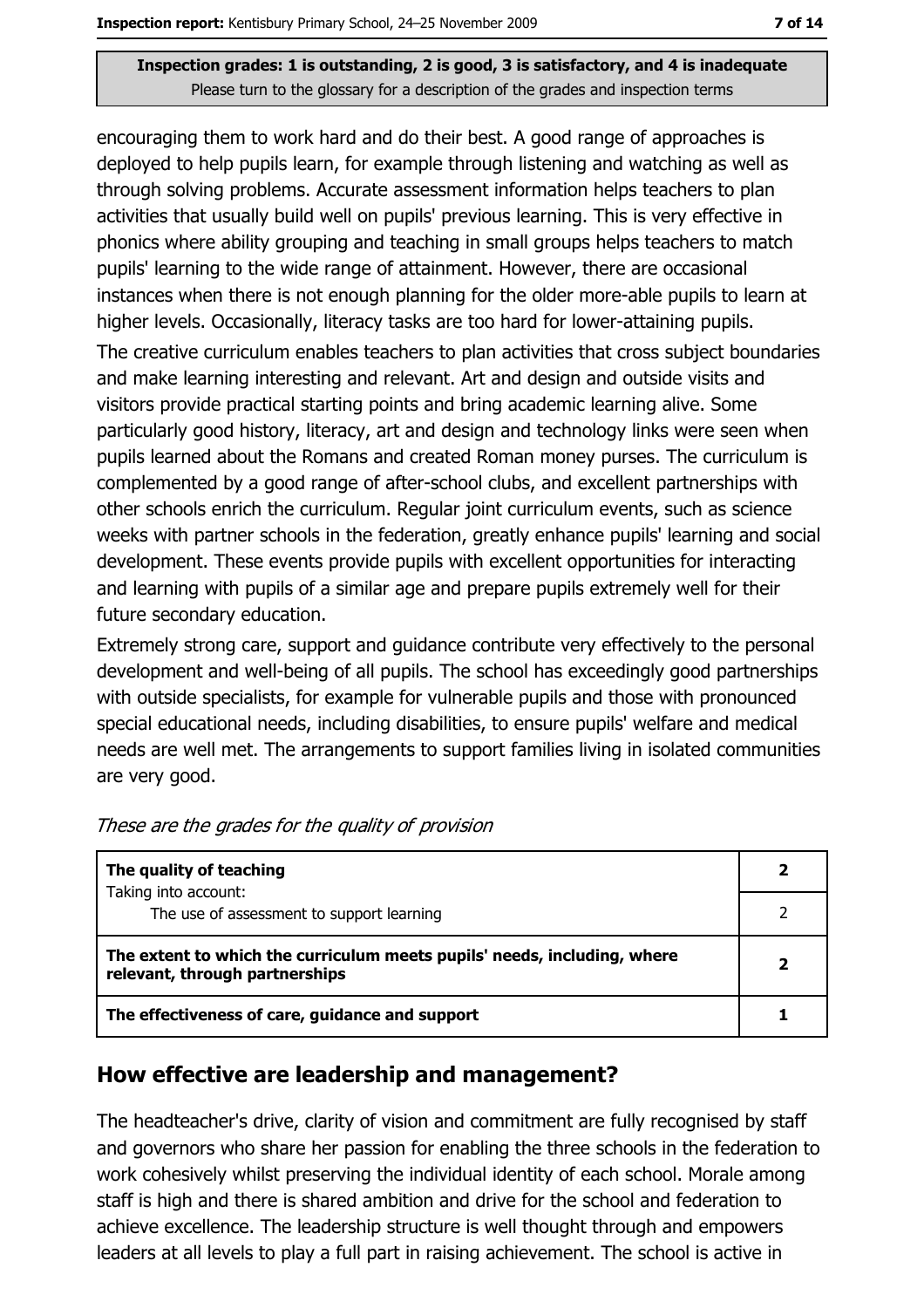tackling discrimination and promotes equality of opportunity well.

Strong systems for sharing expertise across the federation at both senior and subject leadership levels enable the school to benefit from a far wider range of expertise than would otherwise be possible in such a small school. Robust arrangements for monitoring the impact of the school's work through observing and evaluating teaching and checking assessment data both involve senior and subject leaders. These systems enable leaders to see the whole-school picture and support teaching where improvements are needed, drawing on the wide range of expertise in the federation. The governing body is well organised, provides good support and is knowledgeable and well informed, including about achievement matters.

There are robust procedures for safeguarding. Community cohesion is good. Pupils develop a clear understanding of the school, local and global community and, through close contact with schools in the federation, visits and visitors, develop a wider view of the range of cultures in Britain today. Leaders have evaluated the effectiveness of their provision on outcomes for community cohesion and have identified the need to strengthen links with multicultural, larger city schools.

| The effectiveness of leadership and management in embedding ambition and<br>driving improvement                                                                     | $\overline{\phantom{a}}$ |
|---------------------------------------------------------------------------------------------------------------------------------------------------------------------|--------------------------|
| Taking into account:<br>The leadership and management of teaching and learning                                                                                      | 2                        |
| The effectiveness of the governing body in challenging and supporting the<br>school so that weaknesses are tackled decisively and statutory responsibilities<br>met | $\overline{\mathbf{2}}$  |
| The effectiveness of the school's engagement with parents and carers                                                                                                | $\overline{\mathbf{2}}$  |
| The effectiveness of partnerships in promoting learning and well-being                                                                                              | $\overline{2}$           |
| The effectiveness with which the school promotes equality of opportunity and<br>tackles discrimination                                                              | $\overline{\mathbf{2}}$  |
| The effectiveness of safeguarding procedures                                                                                                                        | $\overline{\mathbf{2}}$  |
| The effectiveness with which the school promotes community cohesion                                                                                                 | $\overline{2}$           |
| The effectiveness with which the school deploys resources to achieve<br>value for money                                                                             | $\mathbf{2}$             |

#### These are the grades for leadership and management

#### **Early Years Foundation Stage**

Children settle quickly because of the good induction procedures. They enter with a wide range of skills and knowledge but, overall, they are below expected levels, especially in their speaking and listening skills. Children make good progress and, by the end of Reception, children attain the expected levels for their age, although writing is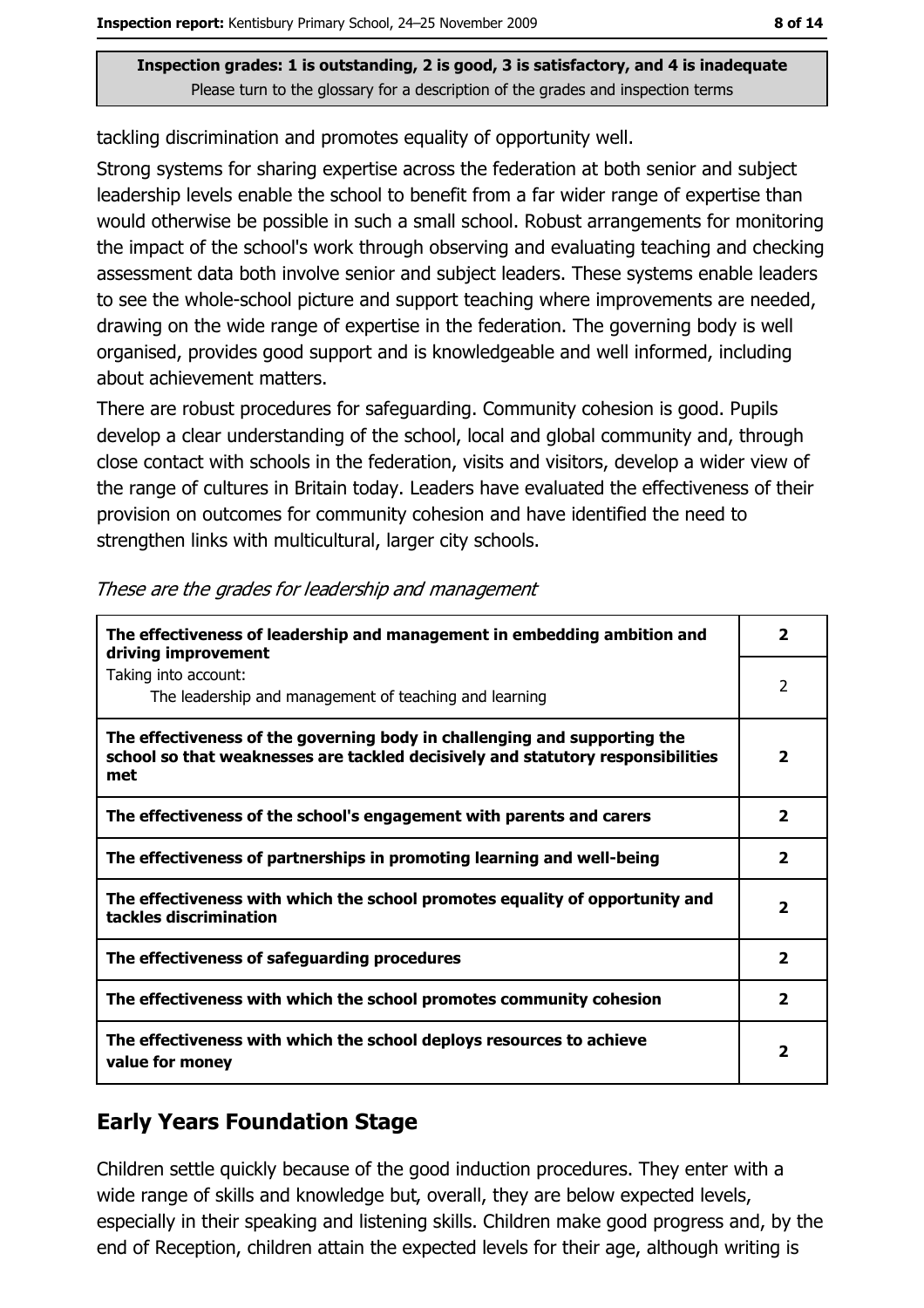still a little below average. Their progress in reading, phonics and developing independent learning skills is improving through recent improvements for teaching these areas. More-able children are quickly identified and given more challenging work and, on occasions, work with older children, for example for phonics. The promotion of children's welfare and safety is good and they feel safe and are very happy. They are eager to learn because of the warm and welcoming atmosphere and the interesting tasks they are given.

Teaching and learning are good because good planning ensures children's learning needs are well catered for. There is a strong focus on improving language, literacy and numeracy skills through the provision of a broad, practical and interesting curriculum. Adults plan a wide range of worthwhile and stimulating learning activities indoors and outdoors. A good balance is struck between more formal, adult-led activities and those children select for themselves. Children benefit considerably through regular opportunities to learn and play with children from other schools in the federation. During the inspection children were thrilled to become 'investigators', for example when, through their play, they found out which objects floated and which sank. Adults intervene well at such times to develop children's thinking and language skills. Leadership and management of the Early Years Foundation Stage are good. Leaders keep a close watch on teaching. Assessment is thorough and used well to identify the impact of teaching on children's learning.

| <b>Overall effectiveness of the Early Years Foundation Stage</b>                             | 2 |
|----------------------------------------------------------------------------------------------|---|
| Taking into account:<br>Outcomes for children in the Early Years Foundation Stage            |   |
| The quality of provision in the Early Years Foundation Stage                                 |   |
| The effectiveness of leadership and management of the Early Years<br><b>Foundation Stage</b> | 2 |

These are the grades for the Early Years Foundation Stage

#### **Views of parents and carers**

Most parents who returned the questionnaires and who spoke to the inspector were pleased with the experiences the school provides for their children. They believe the school keeps their children safe and that they enjoy their time at the school. A significant number said how well their children had progressed since moving to this school. However, a few parents expressed concern that their children were not progressing as well as they had previously, due to recent staffing disruption. The school has now recovered from the longer-term absence that caused this and children are now mostly making good progress. A few parents felt more-able children's progress was not always consistent and homework was irregular. The inspector agreed that these are both areas for improvement.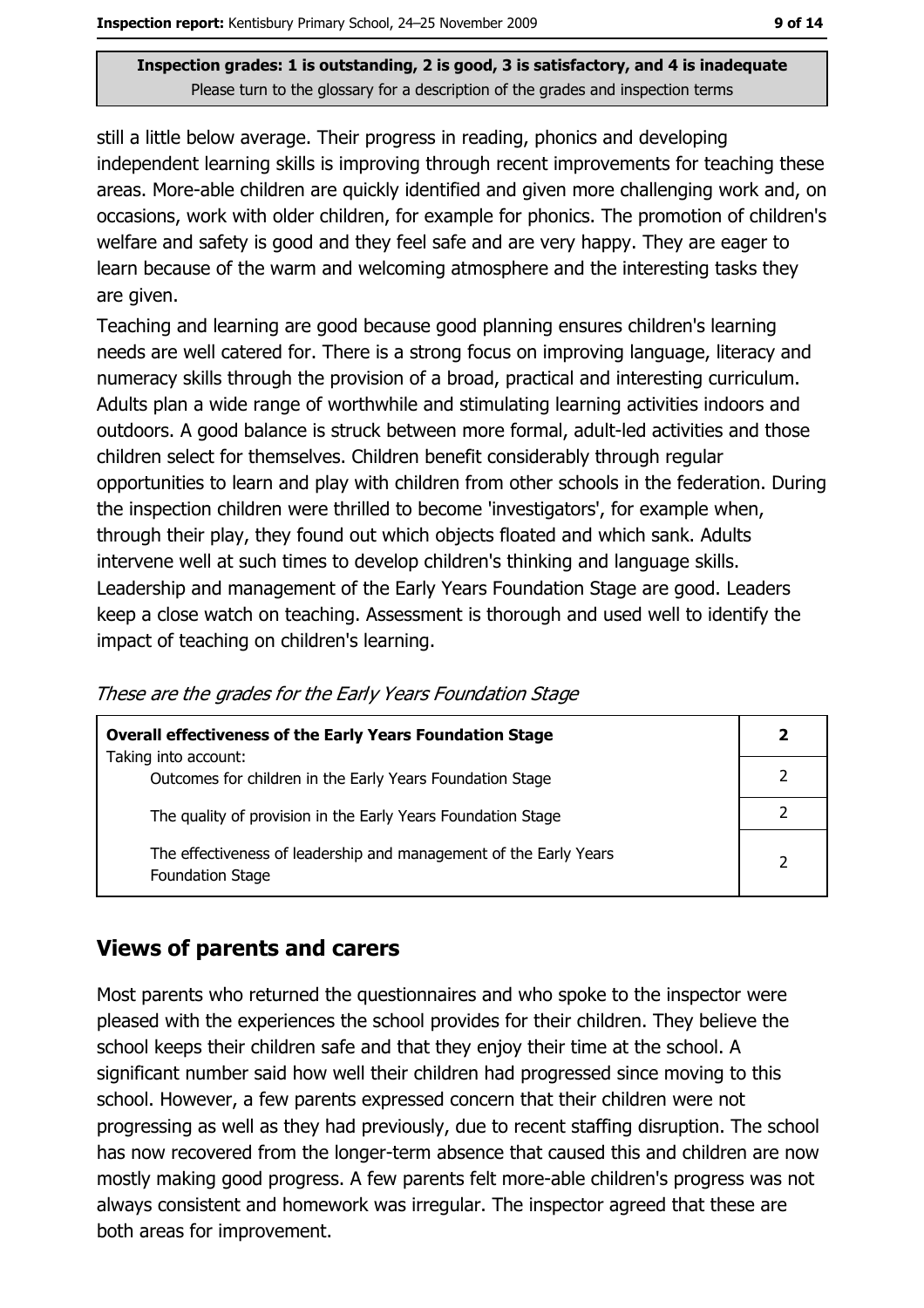#### Responses from parents and carers to Ofsted's questionnaire

Ofsted invited all the registered parents and carers of pupils registered at Kentisbury Primary School to complete a questionnaire about their views of the school.

In the questionnaire, parents and carers were asked to record how strongly they agreed with 13 statements about the school.

The inspector received 17 completed questionnaires by the end of the on-site inspection. In total, there are 27 pupils registered at the school.

| <b>Statements</b>                                                                                                                                                                                                                                       | <b>Strongly</b><br><b>Agree</b> |               | <b>Agree</b> |               | <b>Disagree</b> |               | <b>Strongly</b><br>disagree |               |
|---------------------------------------------------------------------------------------------------------------------------------------------------------------------------------------------------------------------------------------------------------|---------------------------------|---------------|--------------|---------------|-----------------|---------------|-----------------------------|---------------|
|                                                                                                                                                                                                                                                         | <b>Total</b>                    | $\frac{1}{2}$ | <b>Total</b> | $\frac{0}{0}$ | <b>Total</b>    | $\frac{0}{0}$ | <b>Total</b>                | $\frac{1}{2}$ |
| My child enjoys school                                                                                                                                                                                                                                  | 10                              | 59            | 6            | 35            | 1               | 6             | 0                           | 0             |
| The school keeps my child<br>safe                                                                                                                                                                                                                       | 6                               | 35            | 10           | 59            | $\mathbf{1}$    | 6             | 0                           | 0             |
| The school informs me<br>about my child's progress                                                                                                                                                                                                      | 6                               | 35            | 7            | 41            | 3               | 18            | $\mathbf{0}$                | 0             |
| My child is making enough<br>progress at this school                                                                                                                                                                                                    | 8                               | 47            | 5            | 29            | $\overline{4}$  | 24            | 0                           | 0             |
| The teaching is good at this<br>school                                                                                                                                                                                                                  | $\overline{7}$                  | 41            | 4            | 24            | $\overline{2}$  | 12            | 0                           | 0             |
| The school helps me to<br>support my child's learning                                                                                                                                                                                                   | 6                               | 35            | 8            | 47            | $\overline{2}$  | 12            | 0                           | 0             |
| The school helps my child to<br>have a healthy lifestyle                                                                                                                                                                                                | 10                              | 59            | 5            | 29            | $\mathbf{1}$    | 6             | 0                           | 0             |
| The school makes sure that<br>my child is well prepared for<br>the future (for example<br>changing year group,<br>changing school, and for<br>children who are finishing<br>school, entering further or<br>higher education, or<br>entering employment) | $\overline{7}$                  | 41            | 6            | 35            | $\mathbf 0$     | 0             | $\mathbf 0$                 | 0             |
| The school meets my child's<br>particular needs                                                                                                                                                                                                         | 9                               | 53            | 6            | 35            | 1               | 6             | 0                           | 0             |
| The school deals effectively<br>with unacceptable behaviour                                                                                                                                                                                             | $\overline{4}$                  | 24            | 8            | 47            | 4               | 24            | 1                           | 6             |
| The school takes account of<br>my suggestions and<br>concerns                                                                                                                                                                                           | 6                               | 35            | 10           | 59            | $\mathbf{1}$    | 6             | 0                           | 0             |
| The school is led and<br>managed effectively                                                                                                                                                                                                            | 5                               | 29            | 9            | 53            | 3               | 18            | 0                           | $\mathbf 0$   |
| Overall, I am happy with my<br>child's experience at this<br>school                                                                                                                                                                                     | 9                               | 53            | 5            | 29            | 3               | 18            | $\mathbf 0$                 | 0             |

The table above summarises the responses that parents and carers made to each statement. The percentages indicate the proportion of parents and carers giving that response out of the total number of completed questionnaires. Where one or more parents and carers chose not to answer a particular question, the percentages will not add up to 100%.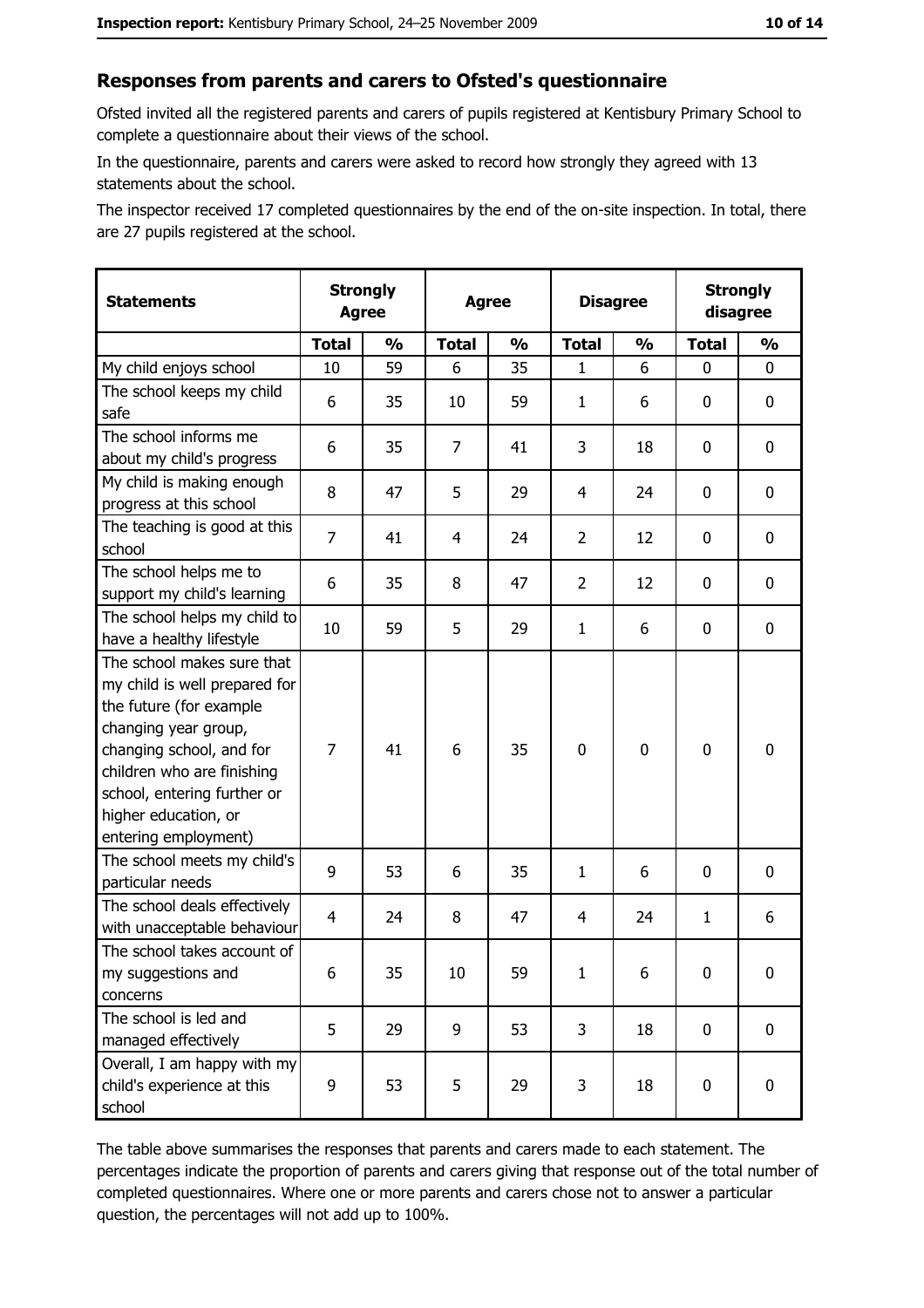# Glossary

| Grade   | <b>Judgement</b> | <b>Description</b>                                                                                                                                                                                                               |
|---------|------------------|----------------------------------------------------------------------------------------------------------------------------------------------------------------------------------------------------------------------------------|
| Grade 1 | Outstanding      | These features are highly effective. An oustanding<br>school provides exceptionally well for its pupils' needs.                                                                                                                  |
| Grade 2 | Good             | These are very positive features of a school. A school<br>that is good is serving its pupils well.                                                                                                                               |
| Grade 3 | Satisfactory     | These features are of reasonable quality. A satisfactory<br>school is providing adequately for its pupils.                                                                                                                       |
| Grade 4 | Inadequate       | These features are not of an acceptable standard. An<br>inadequate school needs to make significant<br>improvement in order to meet the needs of its pupils.<br>Ofsted inspectors will make further visits until it<br>improves. |

## What inspection judgements mean

## Overall effectiveness of schools inspected between September 2007 and July 2008

|                       | Overall effectiveness judgement (percentage of<br>schools) |      |                     |                   |
|-----------------------|------------------------------------------------------------|------|---------------------|-------------------|
| <b>Type of school</b> | <b>Outstanding</b>                                         | Good | <b>Satisfactory</b> | <b>Inadequate</b> |
| Nursery schools       | 39                                                         | 58   | 3                   | 0                 |
| Primary schools       | 13                                                         | 50   | 33                  | 4                 |
| Secondary schools     | 17                                                         | 40   | 34                  | 9                 |
| Sixth forms           | 18                                                         | 43   | 37                  | $\overline{2}$    |
| Special schools       | 26                                                         | 54   | 18                  | $\overline{2}$    |
| Pupil referral units  | 7                                                          | 55   | 30                  | 7                 |
| All schools           | 15                                                         | 49   | 32                  | 5                 |

New school inspection arrangements were introduced on 1 September 2009. This means that inspectors now make some additional judgements that were not made previously.

The data in the table above were reported in The Annual Report of Her Majesty's Chief Inspector of Education, Children's Services and Skills 2007/08.

Percentages are rounded and do not always add exactly to 100. Secondary school figures include those that have sixth forms, and sixth form figures include only the data specifically for sixth form inspection judgements.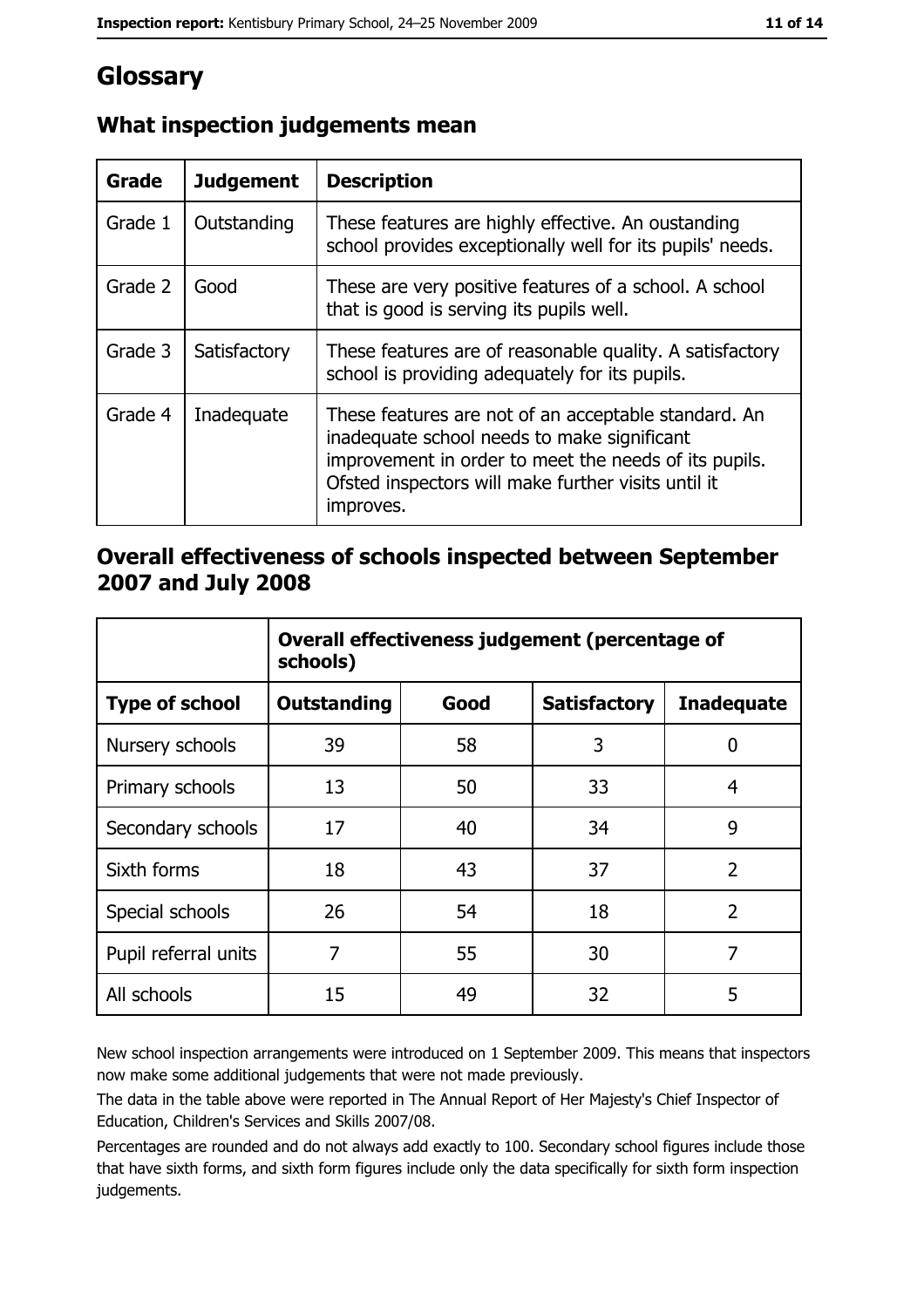# **Common terminology used by inspectors**

| Achievement:                  | the progress and success of a pupil in<br>their learning, development or training.                                                                                                                                                                                                                           |
|-------------------------------|--------------------------------------------------------------------------------------------------------------------------------------------------------------------------------------------------------------------------------------------------------------------------------------------------------------|
| Attainment:                   | the standard of the pupils' work shown by<br>test and examination results and in<br>lessons.                                                                                                                                                                                                                 |
| Capacity to improve:          | the proven ability of the school to<br>continue improving. Inspectors base this<br>judgement on what the school has<br>accomplished so far and on the quality of<br>its systems to maintain improvement.                                                                                                     |
| Leadership and management:    | the contribution of all the staff with<br>responsibilities, not just the headteacher,<br>to identifying priorities, directing and<br>motivating staff and running the school.                                                                                                                                |
| Learning:                     | how well pupils acquire knowledge,<br>develop their understanding, learn and<br>practise skills and are developing their<br>competence as learners.                                                                                                                                                          |
| <b>Overall effectiveness:</b> | inspectors form a judgement on a school's<br>overall effectiveness based on the findings<br>from their inspection of the school. The<br>following judgements, in particular,<br>influence what the overall effectiveness<br>judgement will be.                                                               |
|                               | The school's capacity for sustained<br>improvement.<br>Outcomes for individuals and groups<br>of pupils.<br>The quality of teaching.<br>The extent to which the curriculum<br>meets pupil's needs, including where<br>relevant, through partnerships.<br>The effectiveness of care, guidance<br>and support. |
| Progress:                     | the rate at which pupils are learning in<br>lessons and over longer periods of time. It<br>is often measured by comparing the<br>pupils' attainment at the end of a key<br>stage with their attainment when they<br>started.                                                                                 |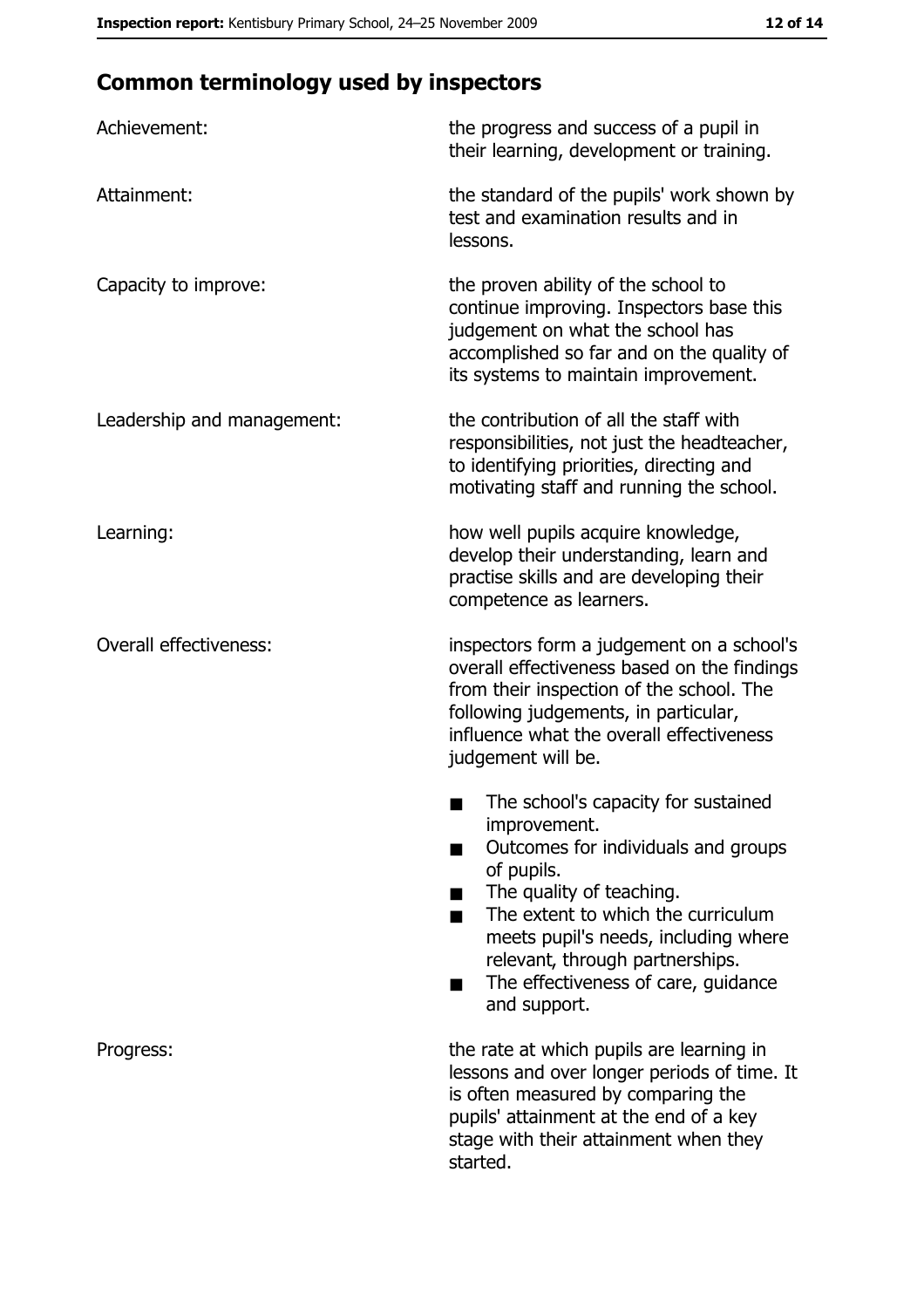This letter is provided for the school, parents and carers to share with their children. It describes Ofsted's main findings from the inspection of their school.



## 25 November 2009

#### **Dear Pupils**

Inspection of Kentisbury Primary School, Kentisbury, Barnstaple EX31 4NG

Thank you so much for helping me learn about your school. I really enjoyed finding out about how much you like school and learning about the interesting things you do.

First, you need to know your school is a good one where you make good progress. Here are some of the many things your school does well:

- You make good progress in English, mathematics and science.  $\blacksquare$
- Those of you in Reception get off to a good start.  $\blacksquare$
- You help to make your school such a special place because you are very well  $\blacksquare$ mannered, work hard and behave well. You are a credit to your school.
- You understand how important it is to keep fit and healthy and enjoy sport. You  $\blacksquare$ know you should not eat too many sweets and cakes.
- You have many interesting learning opportunities, including visits, visitors and  $\blacksquare$ clubs.
- You have some great opportunities to take part in different activities with other  $\blacksquare$ schools, for example in science, especially with Parracombe and Lynton.
- Your headteacher leads you all very well and all the staff and governors think very  $\blacksquare$ carefully about what is best for you.

This is what I am asking your school to do to improve:

- Help some more-able pupils to reach even higher standards in mathematics.  $\blacksquare$
- Help you to improve your spelling, punctuation and handwriting.  $\blacksquare$
- Make sure your work is never too easy or too hard.  $\blacksquare$

I hope you will continue to enjoy school and continue to work hard in all you do.

Yours sincerely

Eileen Chadwick

Lead inspector